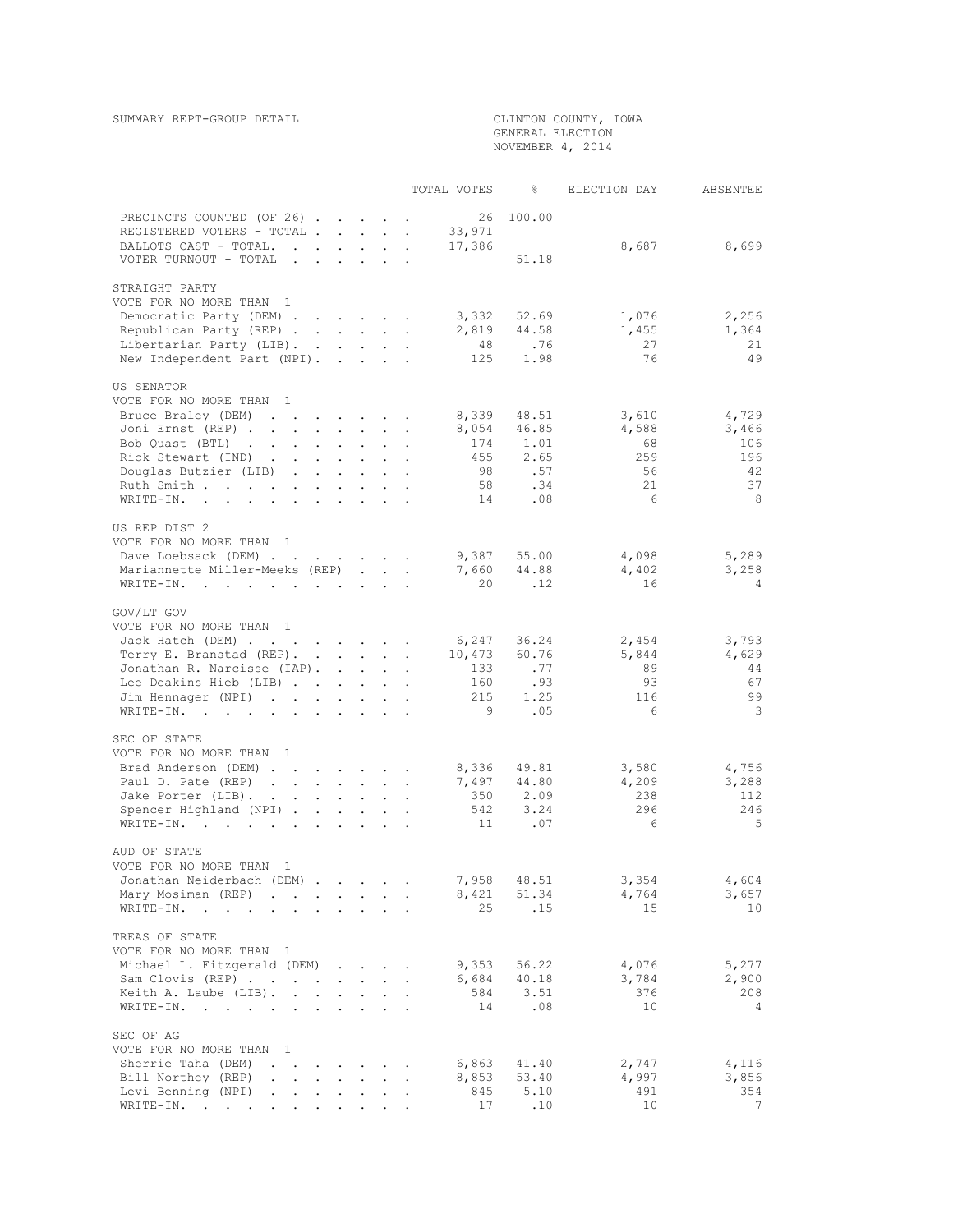| ATT GEN<br>VOTE FOR NO MORE THAN 1                             |                            |                      |                                                                                                                                                                                                                                                                                                                                                                                                                        |                                                                                                                                               |                                                           |                           |                     |                 |                     |                         |
|----------------------------------------------------------------|----------------------------|----------------------|------------------------------------------------------------------------------------------------------------------------------------------------------------------------------------------------------------------------------------------------------------------------------------------------------------------------------------------------------------------------------------------------------------------------|-----------------------------------------------------------------------------------------------------------------------------------------------|-----------------------------------------------------------|---------------------------|---------------------|-----------------|---------------------|-------------------------|
| Tom Miller (DEM)                                               |                            |                      | $\mathbf{1}=\mathbf{1}=\mathbf{1}=\mathbf{1}=\mathbf{1}=\mathbf{1}=\mathbf{1}=\mathbf{1}=\mathbf{1}=\mathbf{1}=\mathbf{1}=\mathbf{1}=\mathbf{1}=\mathbf{1}=\mathbf{1}=\mathbf{1}=\mathbf{1}=\mathbf{1}=\mathbf{1}=\mathbf{1}=\mathbf{1}=\mathbf{1}=\mathbf{1}=\mathbf{1}=\mathbf{1}=\mathbf{1}=\mathbf{1}=\mathbf{1}=\mathbf{1}=\mathbf{1}=\mathbf{1}=\mathbf{1}=\mathbf{1}=\mathbf{1}=\mathbf{1}=\mathbf{1}=\mathbf{$ |                                                                                                                                               |                                                           |                           | 9,679               | 58.16           | 4,290               | 5,389                   |
| Adam Gregg (REP)                                               |                            |                      |                                                                                                                                                                                                                                                                                                                                                                                                                        |                                                                                                                                               |                                                           |                           | 6,944<br>20         | 41.72<br>.12    | 3,944<br>13         | 3,000<br>$\overline{7}$ |
| WRITE-IN.                                                      | $\mathbf{L} = \mathbf{L}$  | $\mathbf{L}$         | $\sim$                                                                                                                                                                                                                                                                                                                                                                                                                 | $\mathbf{L}$                                                                                                                                  | $\sim$                                                    |                           |                     |                 |                     |                         |
| ST SEN DIST 49<br>VOTE FOR NO MORE THAN 1                      |                            |                      |                                                                                                                                                                                                                                                                                                                                                                                                                        |                                                                                                                                               |                                                           |                           |                     |                 |                     |                         |
| Rita Hart (DEM)                                                |                            |                      | $\mathbf{L} = \mathbf{L} \times \mathbf{L} = \mathbf{L} \times \mathbf{L}$                                                                                                                                                                                                                                                                                                                                             |                                                                                                                                               |                                                           |                           |                     |                 | $9,377$ 54.62 4,106 | 5,271                   |
| Brian Schmidt (REP)                                            |                            |                      |                                                                                                                                                                                                                                                                                                                                                                                                                        |                                                                                                                                               |                                                           |                           |                     | 7,772 45.27     | 4,441               | 3,331                   |
| WRITE-IN.                                                      | $\mathcal{L}^{\text{max}}$ |                      | $\mathbf{L} = \mathbf{L} \mathbf{L}$                                                                                                                                                                                                                                                                                                                                                                                   |                                                                                                                                               | $\mathbf{r} = \mathbf{r} \mathbf{r}$ , where $\mathbf{r}$ |                           | 20                  | .12             | 13                  | $\overline{7}$          |
| ST REP DIST 97<br>VOTE FOR NO MORE THAN 1                      |                            |                      |                                                                                                                                                                                                                                                                                                                                                                                                                        |                                                                                                                                               |                                                           |                           |                     |                 |                     |                         |
| Jay Saxon (DEM)                                                |                            | $\mathbf{L}$         |                                                                                                                                                                                                                                                                                                                                                                                                                        | $\mathbf{r} = \mathbf{r} \times \mathbf{r}$ . The $\mathbf{r}$                                                                                |                                                           |                           |                     | 3, 115 42. 25   | 1,521               | 1,594                   |
| Norlin Mommsen (REP). .                                        |                            |                      | $\mathbf{r} = \mathbf{r} + \mathbf{r} + \mathbf{r} + \mathbf{r} + \mathbf{r}$                                                                                                                                                                                                                                                                                                                                          |                                                                                                                                               |                                                           |                           | 4,247               | 57.61           | 2,624               | 1,623                   |
| WRITE-IN.                                                      | $\ddot{\phantom{a}}$       | $\mathbf{L}$         |                                                                                                                                                                                                                                                                                                                                                                                                                        |                                                                                                                                               |                                                           |                           | 10                  | .14             | $6\overline{6}$     | $\sim$ 4                |
| ST REP DIST 98<br>VOTE FOR NO MORE THAN 1                      |                            |                      |                                                                                                                                                                                                                                                                                                                                                                                                                        |                                                                                                                                               |                                                           |                           |                     |                 |                     |                         |
| Mary Wolfe (DEM)                                               |                            | $\ddot{\phantom{0}}$ |                                                                                                                                                                                                                                                                                                                                                                                                                        | $\mathbf{z} = \mathbf{z} + \mathbf{z}$ , where $\mathbf{z} = \mathbf{z}$                                                                      |                                                           |                           |                     | 6,892 97.55     | 2,915               | 3,977                   |
| WRITE-IN.                                                      | $\blacksquare$             | $\ddot{\phantom{0}}$ |                                                                                                                                                                                                                                                                                                                                                                                                                        | $\mathbf{r}^{\prime}$ , $\mathbf{r}^{\prime}$ , $\mathbf{r}^{\prime}$ , $\mathbf{r}^{\prime}$ , $\mathbf{r}^{\prime}$ , $\mathbf{r}^{\prime}$ |                                                           |                           | 173                 | 2.45            | 119                 | 54                      |
| BD OF SUPER<br>VOTE FOR NO MORE THAN 2                         |                            |                      |                                                                                                                                                                                                                                                                                                                                                                                                                        |                                                                                                                                               |                                                           |                           |                     |                 |                     |                         |
| Gayle Dolan (DEM).                                             |                            |                      |                                                                                                                                                                                                                                                                                                                                                                                                                        |                                                                                                                                               |                                                           |                           | 7,106               | 23.29           | 2,947               | 4,159                   |
| Jim West (DEM).                                                |                            |                      | $\mathcal{L}^{\text{max}}$ , where $\mathcal{L}^{\text{max}}$                                                                                                                                                                                                                                                                                                                                                          | $\sim$                                                                                                                                        | $\sim$                                                    |                           |                     | 6,770 22.19     | 2,700               | 4,070                   |
| Shawn Hamerlinck (REP).                                        |                            |                      | $\mathbf{r} = \mathbf{r} \times \mathbf{r}$                                                                                                                                                                                                                                                                                                                                                                            |                                                                                                                                               | $\sim$                                                    | $\blacksquare$            |                     | 7,399 24.25     | 4,067               | 3,332                   |
| Dan Srp $(REP)$                                                |                            |                      |                                                                                                                                                                                                                                                                                                                                                                                                                        | $\sim$                                                                                                                                        | $\sim$                                                    |                           | 9,188               | 30.11           | 5,105               | 4,083                   |
| WRITE-IN.                                                      |                            |                      | $\mathbf{r} = \mathbf{r} \times \mathbf{r}$ . The set of $\mathbf{r}$                                                                                                                                                                                                                                                                                                                                                  |                                                                                                                                               | $\sim$                                                    | $\bullet$                 | 53                  | .17             | 35                  | 18                      |
| CO TREAS<br>VOTE FOR NO MORE THAN 1                            |                            |                      |                                                                                                                                                                                                                                                                                                                                                                                                                        |                                                                                                                                               |                                                           |                           |                     |                 |                     |                         |
| Rhonda McIntyre (REP).                                         |                            |                      | $\mathbf{L}^{\text{max}}$ , and $\mathbf{L}^{\text{max}}$ , and $\mathbf{L}^{\text{max}}$                                                                                                                                                                                                                                                                                                                              |                                                                                                                                               |                                                           | $\ddot{\phantom{a}}$      | 12,990 99.01        |                 | 6,957               | 6,033                   |
| WRITE-IN.                                                      |                            |                      |                                                                                                                                                                                                                                                                                                                                                                                                                        |                                                                                                                                               |                                                           | $\bullet$                 | 130                 | .99             | 72                  | 58                      |
| CO REC<br>VOTE FOR NO MORE THAN 1                              |                            |                      |                                                                                                                                                                                                                                                                                                                                                                                                                        |                                                                                                                                               |                                                           |                           |                     |                 |                     |                         |
| Maggie Stafford (DEM).                                         |                            |                      | $\mathbf{r} = \mathbf{r} + \mathbf{r} + \mathbf{r} + \mathbf{r}$                                                                                                                                                                                                                                                                                                                                                       |                                                                                                                                               |                                                           |                           |                     | 7,646 45.88     | 3,190               | 4,456                   |
| Scott Judd (REP)                                               |                            | $\sim$               | $\sim$ 100 $\pm$                                                                                                                                                                                                                                                                                                                                                                                                       | $\sim$                                                                                                                                        |                                                           | $\mathbf{L} = \mathbf{L}$ |                     | $9,002$ $54.02$ | 5,076               | 3,926                   |
| WRITE-IN.                                                      |                            | $\sim$               |                                                                                                                                                                                                                                                                                                                                                                                                                        |                                                                                                                                               |                                                           |                           | 17                  | .10             | 14                  | $\overline{\mathbf{3}}$ |
|                                                                |                            |                      |                                                                                                                                                                                                                                                                                                                                                                                                                        |                                                                                                                                               |                                                           |                           |                     |                 |                     |                         |
| CO ATT<br>VOTE FOR NO MORE THAN 1<br>Mike Wolf (REP)           |                            |                      |                                                                                                                                                                                                                                                                                                                                                                                                                        |                                                                                                                                               |                                                           |                           |                     |                 | 6,862               | 5,971                   |
| WRITE-IN.                                                      |                            |                      |                                                                                                                                                                                                                                                                                                                                                                                                                        |                                                                                                                                               |                                                           |                           | 12,833 98.43<br>205 | 1.57            | 112                 | 93                      |
|                                                                |                            |                      |                                                                                                                                                                                                                                                                                                                                                                                                                        |                                                                                                                                               |                                                           |                           |                     |                 |                     |                         |
| BLOOMFIELD TWP TRUSTEE<br>VOTE FOR NO MORE THAN 1              |                            |                      |                                                                                                                                                                                                                                                                                                                                                                                                                        |                                                                                                                                               |                                                           |                           |                     |                 |                     |                         |
| Paul Ruchotzke.                                                |                            |                      |                                                                                                                                                                                                                                                                                                                                                                                                                        |                                                                                                                                               |                                                           |                           | 114                 | 97.44           | 61                  | 53                      |
| WRITE-IN.                                                      |                            |                      |                                                                                                                                                                                                                                                                                                                                                                                                                        |                                                                                                                                               |                                                           |                           | $\mathcal{S}$       | 2.56            | 1                   | $\overline{2}$          |
| BLOOMFIELD TWP CLERK<br>VOTE FOR NO MORE THAN 1                |                            |                      |                                                                                                                                                                                                                                                                                                                                                                                                                        |                                                                                                                                               |                                                           |                           |                     |                 |                     |                         |
| WRITE-IN.                                                      |                            |                      |                                                                                                                                                                                                                                                                                                                                                                                                                        |                                                                                                                                               |                                                           |                           |                     | 21 100.00       | 10 <sub>o</sub>     | 11                      |
|                                                                |                            |                      |                                                                                                                                                                                                                                                                                                                                                                                                                        |                                                                                                                                               |                                                           |                           |                     |                 |                     |                         |
| BROOKFIELD TWP TRUSTEE<br>VOTE FOR NO MORE THAN 1<br>WRITE-IN. |                            |                      |                                                                                                                                                                                                                                                                                                                                                                                                                        |                                                                                                                                               |                                                           |                           |                     | 12 100.00       | 8                   | $\overline{4}$          |
|                                                                |                            |                      |                                                                                                                                                                                                                                                                                                                                                                                                                        |                                                                                                                                               |                                                           |                           |                     |                 |                     |                         |
| BROOKFIELD TWP CLERK                                           |                            |                      |                                                                                                                                                                                                                                                                                                                                                                                                                        |                                                                                                                                               |                                                           |                           |                     |                 |                     |                         |
| VOTE FOR NO MORE THAN 1                                        |                            |                      |                                                                                                                                                                                                                                                                                                                                                                                                                        |                                                                                                                                               |                                                           |                           |                     |                 |                     |                         |
| WRITE-IN.                                                      |                            |                      |                                                                                                                                                                                                                                                                                                                                                                                                                        |                                                                                                                                               |                                                           |                           |                     | 12 100.00       | 7                   | 5                       |
|                                                                |                            |                      |                                                                                                                                                                                                                                                                                                                                                                                                                        |                                                                                                                                               |                                                           |                           |                     |                 |                     |                         |
| CAMANCHE TWP TRUSTEE                                           |                            |                      |                                                                                                                                                                                                                                                                                                                                                                                                                        |                                                                                                                                               |                                                           |                           |                     |                 |                     |                         |
| VOTE FOR NO MORE THAN 1                                        |                            |                      |                                                                                                                                                                                                                                                                                                                                                                                                                        |                                                                                                                                               |                                                           |                           |                     | 53 100.00       | 30                  | 23                      |
| Craig Lorenzen.<br>WRITE-IN.                                   |                            |                      |                                                                                                                                                                                                                                                                                                                                                                                                                        |                                                                                                                                               |                                                           |                           | $\Omega$            |                 | $\circ$             | $\circ$                 |
|                                                                |                            |                      |                                                                                                                                                                                                                                                                                                                                                                                                                        |                                                                                                                                               |                                                           |                           |                     |                 |                     |                         |

CAMANCHE TWP CLERK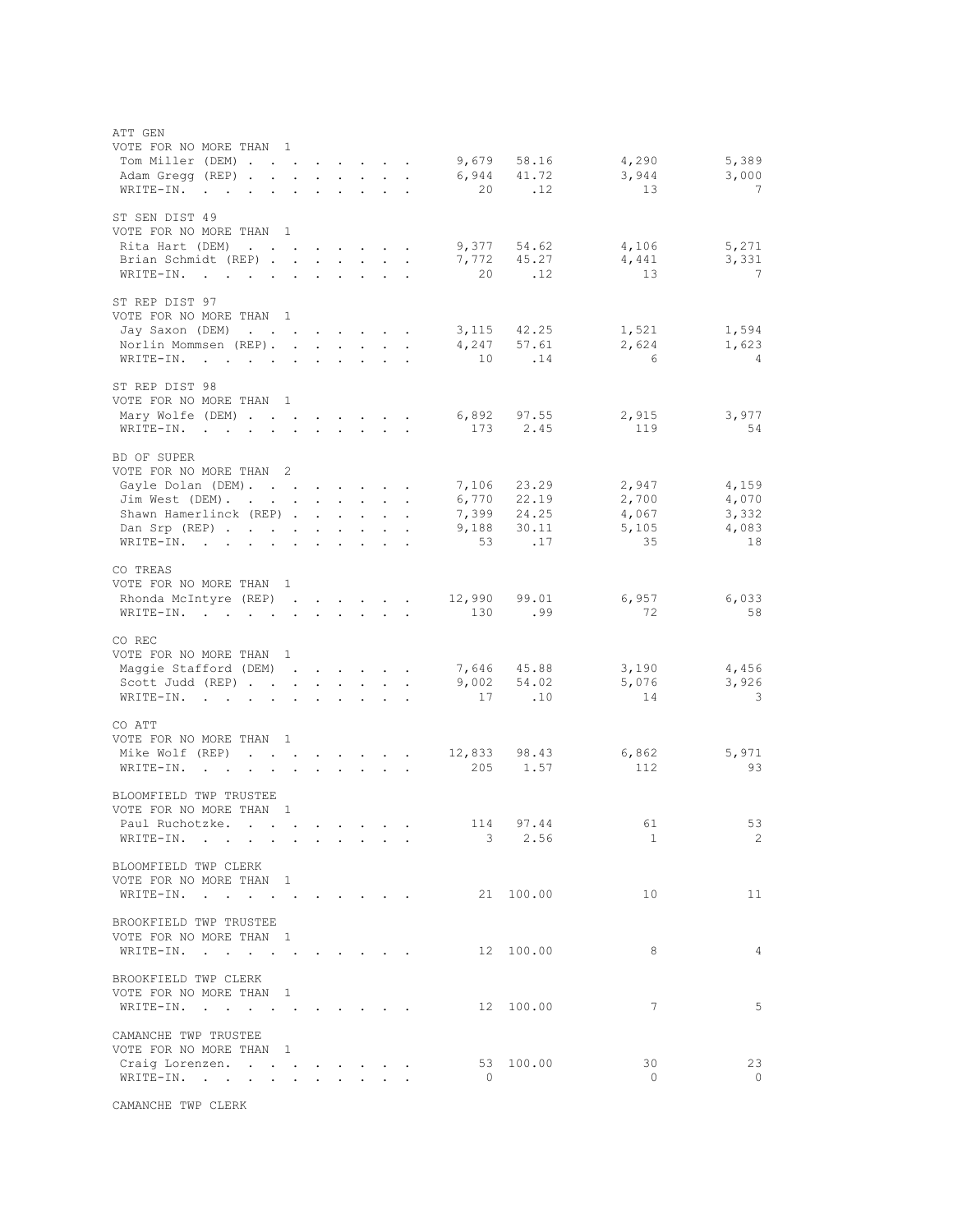| VOTE FOR NO MORE THAN 1<br>Willard F. Larsen.                                                | $\begin{array}{cccccccccccccccccc} \bullet & \bullet & \bullet & \bullet & \bullet & \bullet & \bullet & \bullet & \bullet & \bullet & \bullet & \bullet & \bullet \end{array}$ |              |                                                                                                                                     |                                                                                                                           |                           |                      |                          | 53 100.00  | 32             | 21                       |
|----------------------------------------------------------------------------------------------|---------------------------------------------------------------------------------------------------------------------------------------------------------------------------------|--------------|-------------------------------------------------------------------------------------------------------------------------------------|---------------------------------------------------------------------------------------------------------------------------|---------------------------|----------------------|--------------------------|------------|----------------|--------------------------|
| WRITE-IN.<br>$\mathbf{r}$                                                                    | $\mathbf{L}$                                                                                                                                                                    |              | $\mathbf{r} = \mathbf{r} + \mathbf{r} + \mathbf{r} + \mathbf{r} + \mathbf{r}$                                                       |                                                                                                                           |                           |                      | $\bigcirc$               |            | $\bigcirc$     | $\bigcirc$               |
| CENTER TWP TRUSTEE<br>VOTE FOR NO MORE THAN 1                                                |                                                                                                                                                                                 |              |                                                                                                                                     |                                                                                                                           |                           |                      |                          |            |                |                          |
| Richard E. Smith                                                                             |                                                                                                                                                                                 |              |                                                                                                                                     |                                                                                                                           |                           |                      | 196                      | 99.49      | 108            | 88                       |
|                                                                                              |                                                                                                                                                                                 |              |                                                                                                                                     |                                                                                                                           |                           |                      |                          | 1 .51      | $\bigcirc$     | $\overline{1}$           |
| WRITE-IN.                                                                                    |                                                                                                                                                                                 |              |                                                                                                                                     |                                                                                                                           |                           |                      |                          |            |                |                          |
| CENTER TWP CLERK                                                                             |                                                                                                                                                                                 |              |                                                                                                                                     |                                                                                                                           |                           |                      |                          |            |                |                          |
| VOTE FOR NO MORE THAN 1                                                                      |                                                                                                                                                                                 |              |                                                                                                                                     |                                                                                                                           |                           |                      |                          |            |                |                          |
| Mary E. Mommsen                                                                              |                                                                                                                                                                                 |              |                                                                                                                                     |                                                                                                                           |                           |                      |                          | 203 99.51  | 113            | 90                       |
| WRITE-IN.<br>$\sim$                                                                          | $\sim$<br>$\sim$                                                                                                                                                                |              | and a state of                                                                                                                      |                                                                                                                           | $\sim$                    |                      |                          | 1 .49      | $\bigcirc$     | $\mathbf{1}$             |
| DEEP CREEK TWP TRUSTEE                                                                       |                                                                                                                                                                                 |              |                                                                                                                                     |                                                                                                                           |                           |                      |                          |            |                |                          |
| VOTE FOR NO MORE THAN 1                                                                      |                                                                                                                                                                                 |              |                                                                                                                                     |                                                                                                                           |                           |                      |                          |            |                |                          |
| Wallace Kruse                                                                                |                                                                                                                                                                                 |              |                                                                                                                                     |                                                                                                                           |                           |                      |                          | 161 99.38  | 116            | 45                       |
| WRITE-IN.<br>the contract of the contract of the contract of                                 |                                                                                                                                                                                 |              |                                                                                                                                     |                                                                                                                           |                           |                      |                          | 1 .62      | $\mathbf{1}$   | $\overline{0}$           |
|                                                                                              |                                                                                                                                                                                 |              |                                                                                                                                     |                                                                                                                           |                           |                      |                          |            |                |                          |
| DEEP CREEK TWP CLERK<br>VOTE FOR NO MORE THAN 1                                              |                                                                                                                                                                                 |              |                                                                                                                                     |                                                                                                                           |                           |                      |                          |            |                |                          |
|                                                                                              |                                                                                                                                                                                 |              |                                                                                                                                     |                                                                                                                           |                           |                      |                          | 158 100.00 | 112            | -46                      |
| Donald V. Beeck                                                                              |                                                                                                                                                                                 |              | $\mathbf{r} = \mathbf{r} + \mathbf{r}$                                                                                              |                                                                                                                           |                           |                      | $\bigcirc$               |            | $\overline{0}$ | $\overline{\phantom{0}}$ |
| WRITE-IN.                                                                                    |                                                                                                                                                                                 |              |                                                                                                                                     | $\sim$ $-$                                                                                                                | $\sim$                    | $\ddot{\phantom{a}}$ |                          |            |                |                          |
| DEWITT TWP TRUSTEE                                                                           |                                                                                                                                                                                 |              |                                                                                                                                     |                                                                                                                           |                           |                      |                          |            |                |                          |
| VOTE FOR NO MORE THAN 1                                                                      |                                                                                                                                                                                 |              |                                                                                                                                     |                                                                                                                           |                           |                      |                          |            |                |                          |
| Richard Feldpausch                                                                           |                                                                                                                                                                                 |              |                                                                                                                                     |                                                                                                                           |                           |                      |                          | 511 99.42  | 2.62.          | 249                      |
| WRITE-IN.                                                                                    |                                                                                                                                                                                 |              |                                                                                                                                     |                                                                                                                           |                           |                      |                          | 3 .58      | $\mathbf{1}$   | $\overline{2}$           |
|                                                                                              |                                                                                                                                                                                 |              |                                                                                                                                     |                                                                                                                           |                           |                      |                          |            |                |                          |
| DEWITT TWP CLERK                                                                             |                                                                                                                                                                                 |              |                                                                                                                                     |                                                                                                                           |                           |                      |                          |            |                |                          |
| VOTE FOR NO MORE THAN 1                                                                      |                                                                                                                                                                                 |              |                                                                                                                                     |                                                                                                                           |                           |                      |                          |            |                |                          |
| Lee F. Barber                                                                                |                                                                                                                                                                                 |              |                                                                                                                                     |                                                                                                                           |                           |                      |                          | 523 100.00 | 272            | 251                      |
| WRITE-IN.                                                                                    |                                                                                                                                                                                 |              | $\mathbf{r} = \mathbf{r} + \mathbf{r} + \mathbf{r} + \mathbf{r} + \mathbf{r} + \mathbf{r}$                                          |                                                                                                                           |                           |                      | $\bigcirc$               |            | $\bigcirc$     | $\bigcirc$               |
| EDEN TWP TRUSTEE                                                                             |                                                                                                                                                                                 |              |                                                                                                                                     |                                                                                                                           |                           |                      |                          |            |                |                          |
| VOTE FOR NO MORE THAN 1                                                                      |                                                                                                                                                                                 |              |                                                                                                                                     |                                                                                                                           |                           |                      |                          |            |                |                          |
| Daniel Nielsen.                                                                              |                                                                                                                                                                                 |              |                                                                                                                                     |                                                                                                                           |                           |                      | 135                      | 97.83      | 84             | 51                       |
| WRITE-IN.                                                                                    |                                                                                                                                                                                 |              |                                                                                                                                     |                                                                                                                           |                           |                      | $\overline{\phantom{a}}$ | 2.17       | 2              | $\overline{1}$           |
|                                                                                              |                                                                                                                                                                                 |              |                                                                                                                                     |                                                                                                                           |                           |                      |                          |            |                |                          |
| EDEN TWP CLERK                                                                               |                                                                                                                                                                                 |              |                                                                                                                                     |                                                                                                                           |                           |                      |                          |            |                |                          |
| VOTE FOR NO MORE THAN 1                                                                      |                                                                                                                                                                                 |              |                                                                                                                                     |                                                                                                                           |                           |                      |                          |            |                |                          |
| Connie S. Beer.                                                                              |                                                                                                                                                                                 |              |                                                                                                                                     |                                                                                                                           |                           |                      |                          | 136 97.14  | 86             | 50                       |
| WRITE-IN.<br>the contract of the contract of the contract of the contract of the contract of |                                                                                                                                                                                 |              | $\begin{array}{cccccccccccccc} \bullet & \bullet & \bullet & \bullet & \bullet & \bullet & \bullet & \bullet & \bullet \end{array}$ |                                                                                                                           |                           |                      |                          | 4 2.86     | -3             | $\overline{1}$           |
|                                                                                              |                                                                                                                                                                                 |              |                                                                                                                                     |                                                                                                                           |                           |                      |                          |            |                |                          |
| ELK RIVER TWP TRUSTEE                                                                        |                                                                                                                                                                                 |              |                                                                                                                                     |                                                                                                                           |                           |                      |                          |            |                |                          |
| VOTE FOR NO MORE THAN 1                                                                      |                                                                                                                                                                                 |              |                                                                                                                                     |                                                                                                                           |                           |                      |                          | 99.56      | 124            |                          |
| Kay Dierks<br>WRITE-IN.                                                                      |                                                                                                                                                                                 | $\mathbf{L}$ | $\mathbf{L}^{\text{max}}$                                                                                                           | $\mathbf{L}$                                                                                                              | $\mathbf{L} = \mathbf{L}$ |                      | 224<br>$\sim$ 1          | .44        | 1              | 100<br>$\circ$           |
|                                                                                              | $\sim$                                                                                                                                                                          |              |                                                                                                                                     |                                                                                                                           |                           |                      |                          |            |                |                          |
| ELK RIVER TWP CLERK                                                                          |                                                                                                                                                                                 |              |                                                                                                                                     |                                                                                                                           |                           |                      |                          |            |                |                          |
| VOTE FOR NO MORE THAN 1                                                                      |                                                                                                                                                                                 |              |                                                                                                                                     |                                                                                                                           |                           |                      |                          |            |                |                          |
| Gary L. Behrens                                                                              |                                                                                                                                                                                 |              | $\mathbf{r}$ , and $\mathbf{r}$ , and $\mathbf{r}$                                                                                  |                                                                                                                           |                           |                      |                          | 219 99.55  | 123            | 96                       |
| WRITE-IN.                                                                                    |                                                                                                                                                                                 | $\bullet$ .  |                                                                                                                                     | $\begin{array}{cccccccccccccc} \bullet & \bullet & \bullet & \bullet & \bullet & \bullet & \bullet & \bullet \end{array}$ |                           |                      |                          | 1 .45      | 1              | $\overline{0}$           |
|                                                                                              |                                                                                                                                                                                 |              |                                                                                                                                     |                                                                                                                           |                           |                      |                          |            |                |                          |
| GRANT TWP TRUSTEE<br>VOTE FOR NO MORE THAN 1                                                 |                                                                                                                                                                                 |              |                                                                                                                                     |                                                                                                                           |                           |                      |                          |            |                |                          |
| Robert Diercks.                                                                              |                                                                                                                                                                                 |              |                                                                                                                                     |                                                                                                                           |                           |                      |                          | 103 100.00 | 68             | 35                       |
| WRITE-IN.<br>$\sim$                                                                          | $\ddot{\phantom{0}}$<br>$\mathbf{r}$                                                                                                                                            |              |                                                                                                                                     |                                                                                                                           |                           |                      | $\overline{0}$           |            | $\overline{0}$ | $\overline{0}$           |
|                                                                                              |                                                                                                                                                                                 |              |                                                                                                                                     |                                                                                                                           |                           |                      |                          |            |                |                          |
| GRANT TWP CLERK                                                                              |                                                                                                                                                                                 |              |                                                                                                                                     |                                                                                                                           |                           |                      |                          |            |                |                          |
| VOTE FOR NO MORE THAN 1                                                                      |                                                                                                                                                                                 |              |                                                                                                                                     |                                                                                                                           |                           |                      |                          |            |                |                          |
| Allen Richmann.                                                                              |                                                                                                                                                                                 |              | $\begin{array}{cccccccccccccc} \bullet & \bullet & \bullet & \bullet & \bullet & \bullet & \bullet & \bullet & \bullet \end{array}$ |                                                                                                                           |                           |                      | 97                       | 98.98      | 64             | 33                       |
| WRITE-IN.                                                                                    |                                                                                                                                                                                 |              |                                                                                                                                     |                                                                                                                           |                           |                      |                          | 1 1.02     | $\mathbf{1}$   | $\overline{0}$           |
|                                                                                              |                                                                                                                                                                                 |              |                                                                                                                                     |                                                                                                                           |                           |                      |                          |            |                |                          |
| HAMPSHIRE TWP TRUSTEE<br>VOTE FOR NO MORE THAN 1                                             |                                                                                                                                                                                 |              |                                                                                                                                     |                                                                                                                           |                           |                      |                          |            |                |                          |
| Leon V. Bott                                                                                 |                                                                                                                                                                                 |              |                                                                                                                                     |                                                                                                                           |                           |                      |                          | 229 99.13  | 113            | 116                      |
| WRITE-IN.                                                                                    |                                                                                                                                                                                 |              |                                                                                                                                     |                                                                                                                           |                           |                      |                          | 2 .87      | $\overline{0}$ | - 2                      |
|                                                                                              |                                                                                                                                                                                 |              |                                                                                                                                     |                                                                                                                           |                           |                      |                          |            |                |                          |
|                                                                                              |                                                                                                                                                                                 |              |                                                                                                                                     |                                                                                                                           |                           |                      |                          |            |                |                          |

VOTE FOR NO MORE THAN 1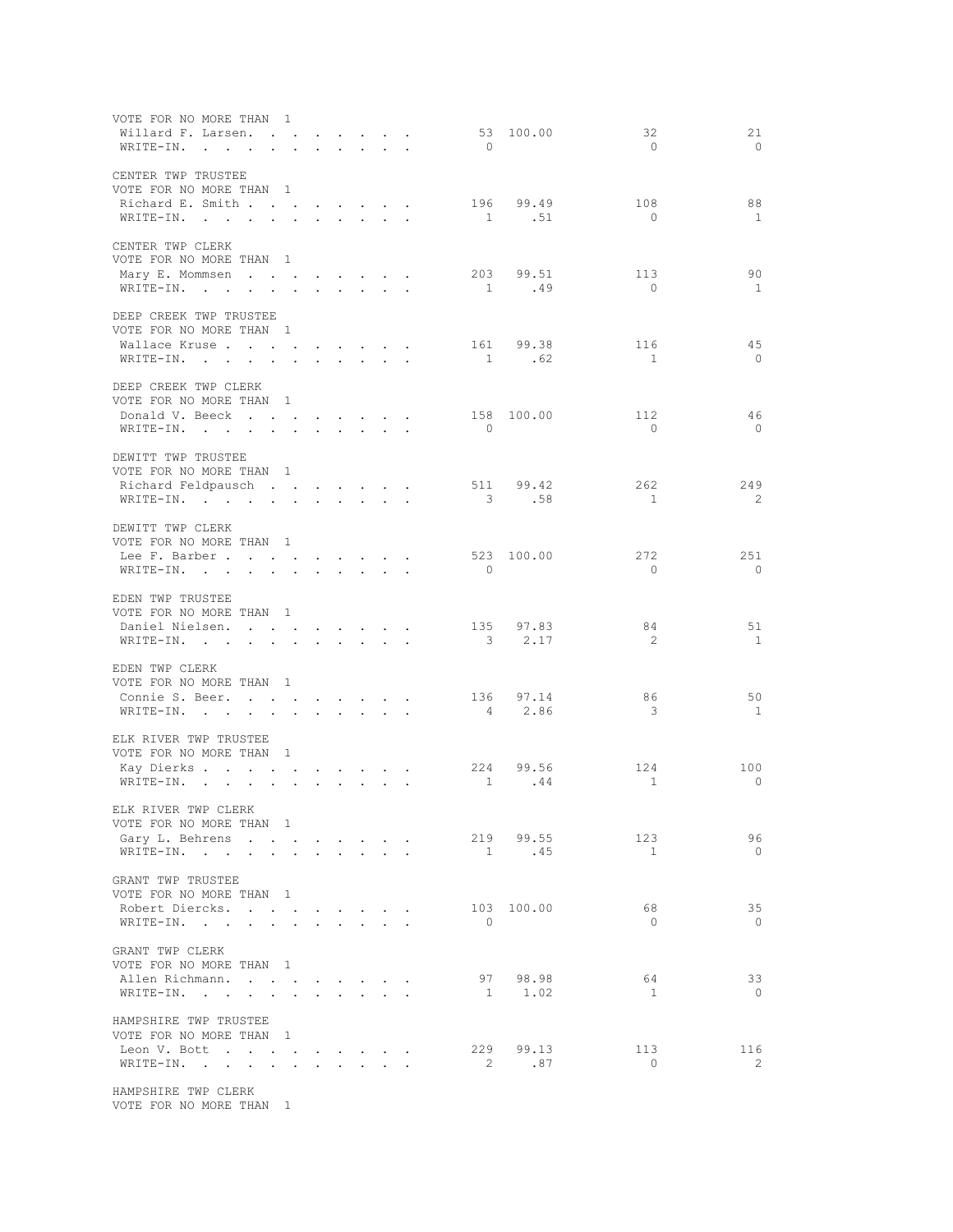| Greg Burken.<br>WRITE-IN.                                                             |                      |                      |                                                                                  |                   |                         |                                                                                            |                          | 231 99.57<br>1 .43  | 114<br>$\overline{0}$         | 117<br>$\overline{1}$          |
|---------------------------------------------------------------------------------------|----------------------|----------------------|----------------------------------------------------------------------------------|-------------------|-------------------------|--------------------------------------------------------------------------------------------|--------------------------|---------------------|-------------------------------|--------------------------------|
| LIBERTY TWP TRUSTEE<br>VOTE FOR NO MORE THAN 1<br>William J. Lee.<br>WRITE-IN.        |                      |                      | $\cdot$ $\cdot$ $\cdot$ $\cdot$ $\cdot$ $\cdot$                                  |                   |                         |                                                                                            |                          | 77 96.25<br>3 3.75  | 54<br>$\overline{\mathbf{3}}$ | 23<br>$\circ$                  |
| LIBERTY TWP CLERK<br>VOTE FOR NO MORE THAN 1<br>John E. Hart<br>WRITE-IN.             | $\ddot{\phantom{0}}$ | $\ddot{\phantom{0}}$ | $\sim$                                                                           | $\sim$ 100 $\sim$ | $\sim$                  | $\sim$                                                                                     | 80                       | 98.77<br>1 1.23     | 57<br>$\overline{1}$          | 23<br>$\overline{0}$           |
| OLIVE TWP TRUSTEE<br>VOTE FOR NO MORE THAN 1<br>Art Bousselot<br>WRITE-IN.            |                      |                      |                                                                                  |                   |                         | $\sim$                                                                                     | $\overline{\phantom{0}}$ | 154 100.00          | 108<br>$\overline{0}$         | 46<br>$\bigcirc$               |
| OLIVE TWP CLERK<br>VOTE FOR NO MORE THAN 1<br>Nichole Will<br>$\verb+WRITE-IN.$       |                      |                      | and the contract of the contract of<br>$\mathbf{r} = \mathbf{r} + \mathbf{r}$ .  |                   |                         |                                                                                            |                          | 142 99.30<br>1 .70  | 96<br>$\overline{1}$          | 46<br>$\overline{0}$           |
| ORANGE TWP TRUSTEE<br>VOTE FOR NO MORE THAN 1<br>WRITE-IN.                            |                      |                      |                                                                                  |                   |                         |                                                                                            |                          | 14 100.00           | 13                            | 1                              |
| ORANGE TWP CLERK<br>VOTE FOR NO MORE THAN 1<br>WRITE-IN.<br>SHARON TWP TRUSTEE        |                      |                      |                                                                                  |                   | and the contract of the |                                                                                            |                          | 7 100.00            | 6                             | 1                              |
| VOTE FOR NO MORE THAN 1<br>Roger Kleppe<br>WRITE-IN.                                  | $\sim$ $\sim$ $\sim$ |                      |                                                                                  |                   |                         |                                                                                            | $\bigcirc$               | 96 100.00           | 72<br>$\overline{0}$          | 24<br>$\overline{\phantom{0}}$ |
| SHARON TWP CLERK<br>VOTE FOR NO MORE THAN 1<br>Steven Propst.<br>WRITE-IN.            |                      |                      | $\mathbf{1}$ and $\mathbf{1}$ and $\mathbf{1}$ and $\mathbf{1}$ and $\mathbf{1}$ |                   |                         |                                                                                            | $\bigcirc$               | 92 100.00           | 70<br>$\bigcirc$              | 22<br>$\circ$                  |
| SPRING ROCK TWP TRUSTEE<br>VOTE FOR NO MORE THAN 1<br>Steven K. Rohling.<br>WRITE-IN. |                      |                      |                                                                                  |                   |                         |                                                                                            |                          | 112 96.55<br>4 3.45 | 80<br>$\mathbf{1}$            | 32<br>$\overline{\mathbf{3}}$  |
| SPRING ROCK TWP CLERK<br>VOTE FOR NO MORE THAN 1<br>Douglas Kelting<br>WRITE-IN.      |                      |                      |                                                                                  |                   |                         | $\mathbf{r} = \mathbf{r} + \mathbf{r} + \mathbf{r} + \mathbf{r} + \mathbf{r} + \mathbf{r}$ | $3 -$                    | 125 97.66<br>2.34   | 84<br>$\mathbf{1}$            | 41<br>2                        |
| WASHINGTON TWP TRUSTEE<br>VOTE FOR NO MORE THAN 1<br>WRITE-IN.                        |                      |                      |                                                                                  |                   |                         |                                                                                            |                          | 32 100.00           | 16                            | 16                             |
| WASHINGTON TWP CLERK<br>VOTE FOR NO MORE THAN 1<br>Chris Spain.<br>WRITE-IN.          |                      |                      |                                                                                  |                   |                         | $\mathcal{L}(\mathcal{A})$ . The contribution of $\mathcal{A}(\mathcal{A})$                |                          | 142 97.26<br>4 2.74 | 79<br>$\overline{4}$          | 63<br>$\overline{0}$           |
| WATERFORD TWP TRUSTEE<br>VOTE FOR NO MORE THAN 1<br>WRITE-IN.                         |                      |                      |                                                                                  |                   |                         |                                                                                            |                          | 19 100.00           | 16                            | $\overline{\mathbf{3}}$        |
| WATERFORD TWP CLERK<br>VOTE FOR NO MORE THAN 1<br>WRITE-IN.                           |                      |                      |                                                                                  |                   |                         | <b>Contract Contract Contract Contract</b>                                                 |                          | 12 100.00           | 10                            | 2                              |
| WELTON TWP TRUSTEE<br>VOTE FOR NO MORE THAN 1<br>WRITE-IN. 24 100.00                  |                      |                      |                                                                                  |                   |                         |                                                                                            |                          |                     | 16                            | $\sim$ 8                       |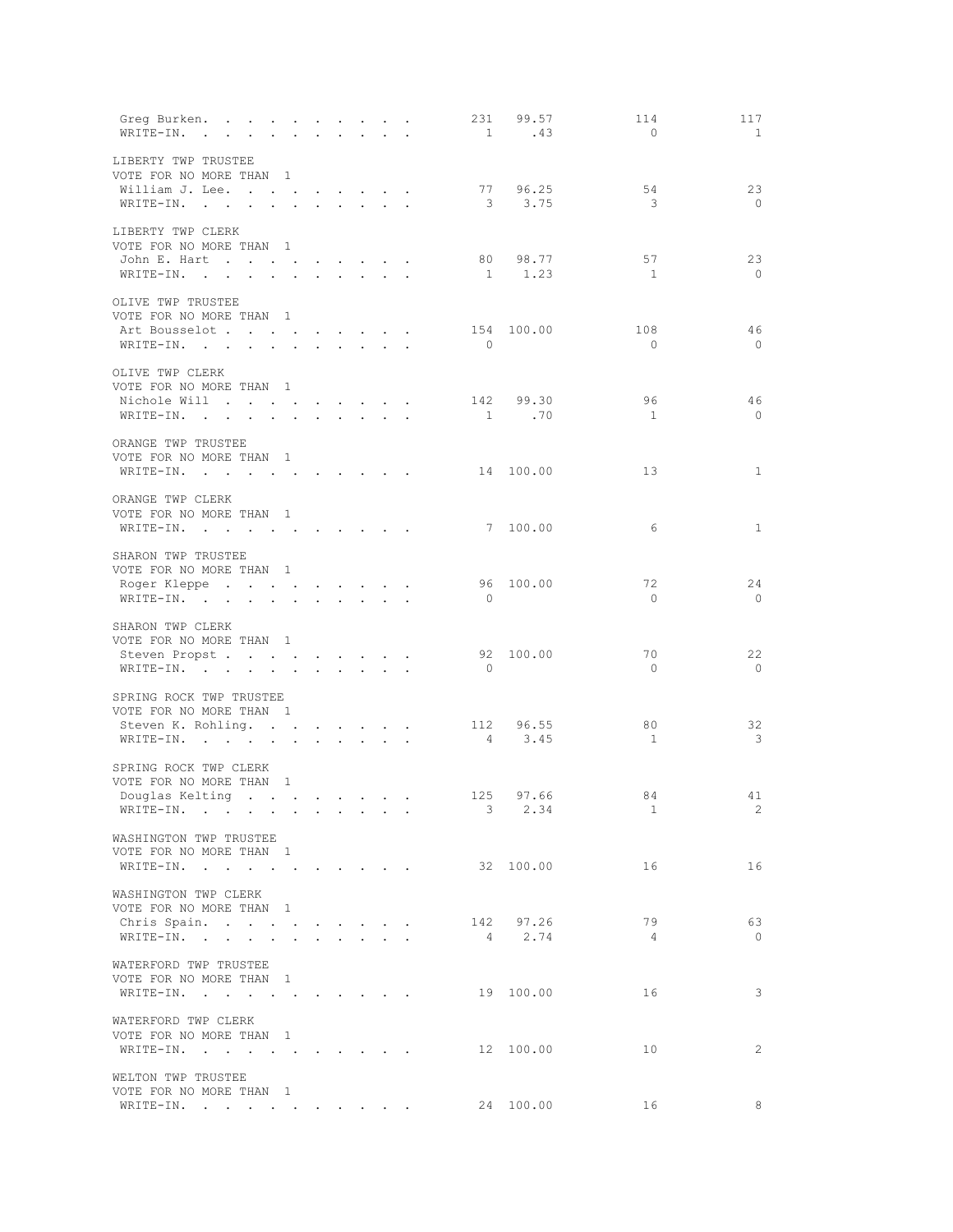| WELTON TWP CLERK<br>VOTE FOR NO MORE THAN                                                                                                                                                                                             |                                          | $\overline{1}$                                                                      |                            |                                                                            |                                                                                        |                                                                  |                      |                |                |                |                |
|---------------------------------------------------------------------------------------------------------------------------------------------------------------------------------------------------------------------------------------|------------------------------------------|-------------------------------------------------------------------------------------|----------------------------|----------------------------------------------------------------------------|----------------------------------------------------------------------------------------|------------------------------------------------------------------|----------------------|----------------|----------------|----------------|----------------|
| WRITE-IN.<br>$\sim$                                                                                                                                                                                                                   |                                          |                                                                                     |                            |                                                                            |                                                                                        |                                                                  |                      |                | 15 100.00      | 10             | 5              |
| DEEP CREEK TRUSTEE<br>VOTE FOR NO MORE THAN 1                                                                                                                                                                                         |                                          |                                                                                     |                            |                                                                            |                                                                                        |                                                                  |                      |                |                |                |                |
| WRITE-IN.<br>$\overline{a}$                                                                                                                                                                                                           |                                          |                                                                                     |                            |                                                                            |                                                                                        |                                                                  |                      | 19             | 100.00         | 12             | 7              |
| SOIL & WATER COMM<br>VOTE FOR NO MORE THAN                                                                                                                                                                                            |                                          | $\overline{\phantom{0}}^2$                                                          |                            |                                                                            |                                                                                        |                                                                  |                      |                |                |                |                |
| Warren Koch                                                                                                                                                                                                                           | $\ddot{\phantom{0}}$                     | $\ddot{\phantom{a}}$                                                                |                            | $\sim$                                                                     | $\sim$                                                                                 | $\sim$                                                           |                      | 9,153          | 47.58          | 4,559          | 4,594          |
| Wayne Whitman.                                                                                                                                                                                                                        | $\bullet$ .                              | $\ddotsc$<br>$\ddot{\phantom{0}}$                                                   | $\mathcal{L}^{\text{max}}$ |                                                                            |                                                                                        | and a state of                                                   | $\ddot{\phantom{a}}$ | 9,972          | 51.83          | 5,031          | 4,941          |
| WRITE-IN.                                                                                                                                                                                                                             |                                          |                                                                                     |                            |                                                                            |                                                                                        |                                                                  |                      | 114            | .59            | 64             | 50             |
| AG EXTEN COUNCIL<br>VOTE FOR NO MORE THAN 5                                                                                                                                                                                           |                                          |                                                                                     |                            |                                                                            |                                                                                        |                                                                  |                      |                |                |                |                |
| Kate Haring.                                                                                                                                                                                                                          |                                          |                                                                                     |                            | $\cdot$ $\cdot$ $\cdot$ $\cdot$ $\cdot$ $\cdot$                            |                                                                                        |                                                                  | $\sim$               | 7,078          | 15.65          | 3,479          | 3,599          |
| Betty Lou Burken                                                                                                                                                                                                                      |                                          |                                                                                     |                            | $\mathbf{r} = \mathbf{r} + \mathbf{r}$                                     |                                                                                        | $\sim$                                                           | $\ddot{\phantom{a}}$ | 7,867          | 17.39          | 3,878          | 3,989          |
| Charles F. Goddard                                                                                                                                                                                                                    |                                          |                                                                                     | $\sim$                     | $\sim$                                                                     | $\mathcal{L}^{\mathcal{L}}$                                                            | $\ddot{\phantom{0}}$                                             |                      | 7,122          | 15.74          | 3,535          | 3,587          |
| Kendra Yaddof<br>Kent Petersen.                                                                                                                                                                                                       | $\sim$                                   | $\sim$ $\sim$ $\sim$ $\sim$ $\sim$                                                  | $\mathbf{L}$               |                                                                            | $\mathbf{r} = \mathbf{r} \cdot \mathbf{r}$<br>$\mathbf{z} = \mathbf{z} + \mathbf{z}$ . | $\sim$<br>$\sim$                                                 | $\ddot{\phantom{a}}$ | 6,998<br>7,618 | 15.47<br>16.84 | 3,482<br>3,806 | 3,516<br>3,812 |
| Allan E. Rogis.                                                                                                                                                                                                                       | $\ddot{\phantom{a}}$                     | $\mathbf{L} = \mathbf{L}$                                                           | $\mathbf{L}$               | $\mathbf{L}$                                                               | $\sim$                                                                                 | $\ddot{\phantom{0}}$                                             |                      | 8,381          | 18.53          | 4,151          | 4,230          |
| WRITE-IN.<br>$\sim$ $\sim$                                                                                                                                                                                                            | $\ddot{\phantom{a}}$                     |                                                                                     | $\bullet$                  |                                                                            |                                                                                        |                                                                  |                      | 171            | .38            | 82             | 89             |
| <b>BOWER</b>                                                                                                                                                                                                                          |                                          |                                                                                     |                            |                                                                            |                                                                                        |                                                                  |                      |                |                |                |                |
| VOTE FOR NO MORE THAN 1                                                                                                                                                                                                               |                                          |                                                                                     |                            |                                                                            |                                                                                        |                                                                  |                      |                |                |                |                |
| Yes<br>and a series of the contract of the series of the series of the series of the series of the series of the series of the series of the series of the series of the series of the series of the series of the series of the seri |                                          |                                                                                     |                            |                                                                            |                                                                                        |                                                                  | $\sim$               | 8,469          | 72.83          | 4,139          | 4,330          |
| No.<br>and a series of the contract of the series of the series of the series of the series of the series of the series of the series of the series of the series of the series of the series of the series of the series of the seri |                                          |                                                                                     |                            |                                                                            |                                                                                        | $\mathbf{1}$ $\mathbf{1}$ $\mathbf{1}$ $\mathbf{1}$ $\mathbf{1}$ |                      | 3,160          | 27.17          | 1,828          | 1,332          |
| MCDONALD                                                                                                                                                                                                                              |                                          |                                                                                     |                            |                                                                            |                                                                                        |                                                                  |                      |                |                |                |                |
| VOTE FOR NO MORE THAN<br>Yes                                                                                                                                                                                                          |                                          | $\mathbf{1}$                                                                        | $\sim$                     |                                                                            |                                                                                        | $\mathbf{r} = \mathbf{r} + \mathbf{r}$                           |                      | 8,384          | 72.62          | 4,098          | 4,286          |
| No.<br>$\alpha$ , $\beta$ , $\alpha$<br><b>Contract Contract Contract</b><br>$\bullet$                                                                                                                                                | $\Box$                                   | $\ddot{\phantom{0}}$                                                                | $\mathcal{L}^{\text{max}}$ |                                                                            | $\mathcal{L}^{\text{max}}$ , where $\mathcal{L}^{\text{max}}$                          |                                                                  |                      | 3,161          | 27.38          | 1,836          | 1,325          |
|                                                                                                                                                                                                                                       |                                          |                                                                                     |                            |                                                                            |                                                                                        |                                                                  |                      |                |                |                |                |
| GREVE<br>VOTE FOR NO MORE THAN 1                                                                                                                                                                                                      |                                          |                                                                                     |                            |                                                                            |                                                                                        |                                                                  |                      |                |                |                |                |
| Yes<br>$\ddot{\phantom{a}}$<br>$\cdot$                                                                                                                                                                                                | $\cdot$                                  | the contract of the contract of the                                                 |                            |                                                                            |                                                                                        |                                                                  |                      | 8,674          | 73.51          | 4,218          | 4,456          |
| No.                                                                                                                                                                                                                                   | $\mathbf{r}$                             | $\mathbf{L}$                                                                        |                            | $\mathbf{r} = \mathbf{r} + \mathbf{r} + \mathbf{r} + \mathbf{r}$           |                                                                                        |                                                                  |                      | 3,125          | 26.49          | 1,810          | 1,315          |
|                                                                                                                                                                                                                                       |                                          |                                                                                     |                            |                                                                            |                                                                                        |                                                                  |                      |                |                |                |                |
| HOWES<br>VOTE FOR NO MORE THAN                                                                                                                                                                                                        |                                          | $\mathbf{1}$                                                                        |                            |                                                                            |                                                                                        |                                                                  |                      |                |                |                |                |
| Yes                                                                                                                                                                                                                                   |                                          | <b>Contractor</b>                                                                   |                            |                                                                            |                                                                                        | $\sim$                                                           |                      | 8,526          | 73.41          | 4,153          | 4,373          |
| No.<br>$\bullet$                                                                                                                                                                                                                      |                                          | $\ddot{\phantom{a}}$<br>$\bullet$ .<br><br><br><br><br><br><br><br><br><br><br><br> | $\ddot{\phantom{0}}$       | $\sim$                                                                     | $\bullet$ .                                                                            | $\sim$                                                           | $\ddot{\phantom{a}}$ | 3,089          | 26.59          | 1,780          | 1,309          |
| LATHHAM                                                                                                                                                                                                                               |                                          |                                                                                     |                            |                                                                            |                                                                                        |                                                                  |                      |                |                |                |                |
| VOTE FOR NO MORE THAN 1                                                                                                                                                                                                               |                                          |                                                                                     |                            |                                                                            |                                                                                        |                                                                  |                      |                |                |                |                |
| Yes<br>$\mathbf{r}$ , and $\mathbf{r}$ , and $\mathbf{r}$ , and $\mathbf{r}$<br>$\ddot{\phantom{a}}$<br>$\sim$                                                                                                                        |                                          |                                                                                     |                            | $\mathbf{z} = \mathbf{z} + \mathbf{z} + \mathbf{z} + \mathbf{z}$           |                                                                                        |                                                                  |                      | 7,871          | 69.35          | 3,851          | 4,020          |
| No.                                                                                                                                                                                                                                   |                                          | $\overline{a}$                                                                      |                            |                                                                            |                                                                                        |                                                                  |                      | 3,478          | 30.65          | 1,977          | 1,501          |
| LAWSON                                                                                                                                                                                                                                |                                          |                                                                                     |                            |                                                                            |                                                                                        |                                                                  |                      |                |                |                |                |
| VOTE FOR NO MORE THAN                                                                                                                                                                                                                 |                                          | 1                                                                                   |                            |                                                                            |                                                                                        |                                                                  |                      |                |                |                |                |
| Yes                                                                                                                                                                                                                                   |                                          |                                                                                     |                            |                                                                            |                                                                                        |                                                                  |                      | 8,360<br>3,129 | 72.77<br>27.23 | 4,114<br>1,787 | 4,246<br>1,342 |
| No.                                                                                                                                                                                                                                   |                                          |                                                                                     |                            |                                                                            | $\ddot{\phantom{0}}$                                                                   | $\ddot{\phantom{0}}$                                             |                      |                |                |                |                |
| <b>BARROWS</b>                                                                                                                                                                                                                        |                                          |                                                                                     |                            |                                                                            |                                                                                        |                                                                  |                      |                |                |                |                |
| VOTE FOR NO MORE THAN 1                                                                                                                                                                                                               |                                          |                                                                                     |                            |                                                                            |                                                                                        |                                                                  |                      |                |                |                |                |
| Yes<br>$\sim$<br>$\bullet$<br>No.                                                                                                                                                                                                     |                                          |                                                                                     |                            |                                                                            |                                                                                        |                                                                  |                      | 8,302<br>3,160 | 72.43<br>27.57 | 4,090<br>1,791 | 4,212<br>1,369 |
|                                                                                                                                                                                                                                       |                                          |                                                                                     |                            |                                                                            |                                                                                        |                                                                  |                      |                |                |                |                |
| PLOOF                                                                                                                                                                                                                                 |                                          |                                                                                     |                            |                                                                            |                                                                                        |                                                                  |                      |                |                |                |                |
| VOTE FOR NO MORE THAN<br>Yes<br>$\ddot{\phantom{0}}$<br>$\bullet$<br>$\ddot{\phantom{a}}$                                                                                                                                             | $\bullet$<br>$\ddot{\phantom{0}}$        | $\overline{\phantom{0}}$<br>$\bullet$                                               |                            |                                                                            |                                                                                        | $\mathbf{z} = \mathbf{z} + \mathbf{z}$ .                         | $\ddot{\phantom{a}}$ | 7,951          | 70.18          | 3,929          | 4,022          |
| No.<br>$\bullet$ .<br><br><br><br><br><br><br><br><br><br><br><br><br><br><br><br><br><br><br><br><br><br><br><br><br><br><br><br><br><br><br><br>$\mathbf{r} = \mathbf{r} + \mathbf{r}$ .                                            | $\mathbf{z} = \mathbf{z} + \mathbf{z}$ . | $\bullet$ .<br><br><br><br><br><br><br><br><br><br><br><br><br>$\bullet$            | $\bullet$ .                | $\bullet$ .<br>$\bullet$ .<br><br><br><br><br><br><br><br><br><br><br><br> |                                                                                        | $\mathbf{z} = \mathbf{z} + \mathbf{z}$ . The $\mathbf{z}$        |                      | 3,379          | 29.82          | 1,903          | 1,476          |
|                                                                                                                                                                                                                                       |                                          |                                                                                     |                            |                                                                            |                                                                                        |                                                                  |                      |                |                |                |                |
| TRAUM<br>VOTE FOR NO MORE THAN                                                                                                                                                                                                        |                                          | $\overline{\phantom{0}}$                                                            |                            |                                                                            |                                                                                        |                                                                  |                      |                |                |                |                |
| Yes                                                                                                                                                                                                                                   |                                          |                                                                                     |                            |                                                                            |                                                                                        |                                                                  |                      | 8,211          | 72.32          | 4,015          | 4,196          |
| No.                                                                                                                                                                                                                                   |                                          |                                                                                     |                            |                                                                            | $\ddot{\phantom{0}}$                                                                   |                                                                  |                      | 3,143          | 27.68          | 1,813          | 1,330          |
|                                                                                                                                                                                                                                       |                                          |                                                                                     |                            |                                                                            |                                                                                        |                                                                  |                      |                |                |                |                |

FOWLER